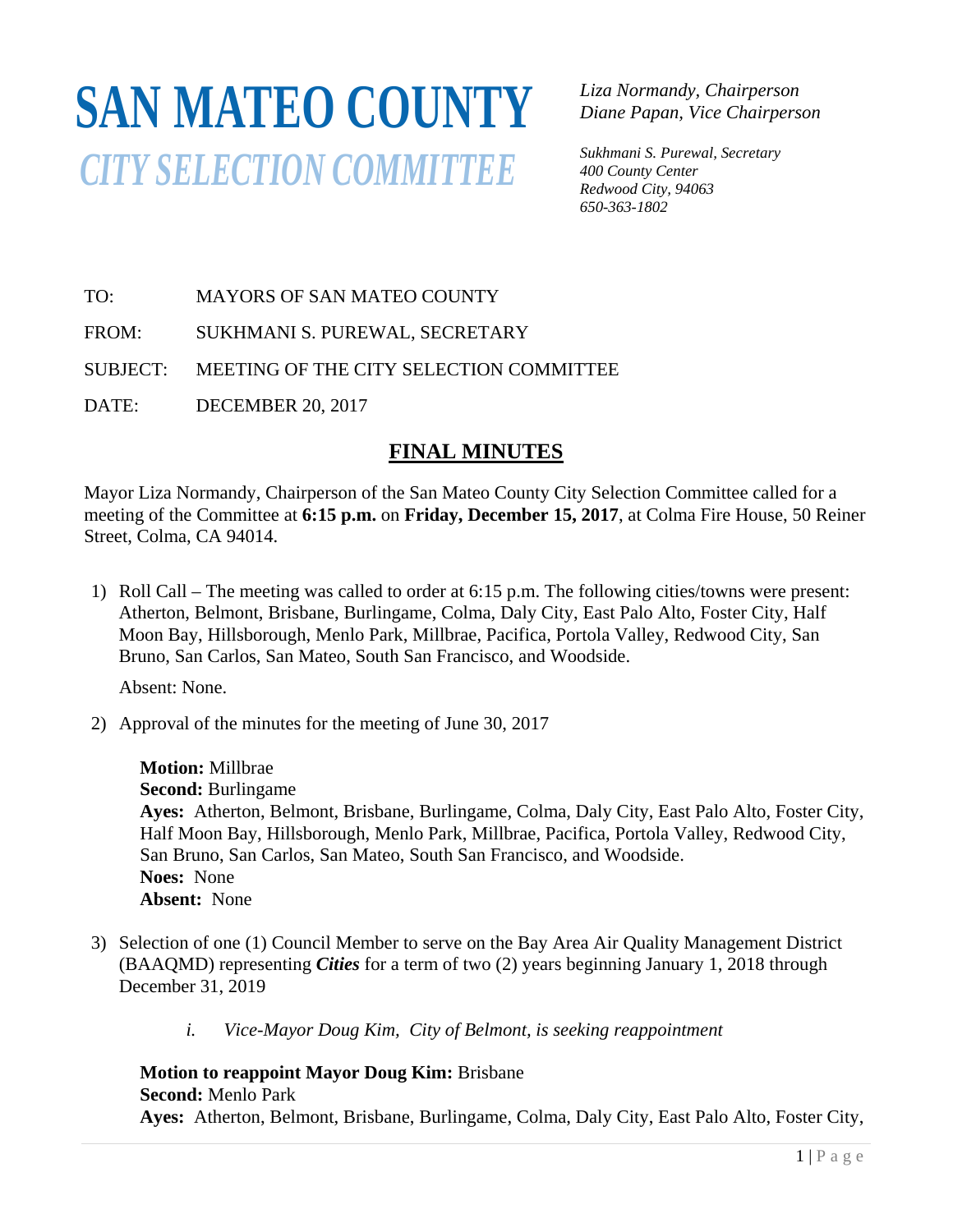Half Moon Bay, Hillsborough, Menlo Park, Millbrae, Pacifica, Portola Valley, Redwood City, San Bruno, San Carlos, San Mateo, South San Francisco, and Woodside. **Noes:** None **Absent:** None

4) Selection of one (1) Council Member to serve on the Domestic Violence Council (DVC) representing *Cities* for a term of three (3) years beginning January 1, 2018 through December 31, 2020

#### **Nomination was accepted from the floor by Chair Liza Normandy for Council Member Catherine Carlton, Menlo Park.**

**Motion to appoint Council Member Catherine Carlton:** Burlingame **Second:** Redwood City **Ayes:** Atherton, Belmont, Brisbane, Burlingame, Colma, Daly City, East Palo Alto, Foster City,

Half Moon Bay, Hillsborough, Menlo Park, Millbrae, Pacifica, Portola Valley, Redwood City, San Bruno, San Carlos, San Mateo, South San Francisco, and Woodside. **Noes:** None **Absent:** None

5) Selection of one (1) Council Member to serve as *Alternate* on the Domestic Violence Council (DVC) representing *Cities* for a term of three (3) years beginning January 1, 2018 through December 31, 2020

#### **Nomination was accepted from the floor by Chair Liza Normandy for Council Member Ann Keighran, Burlingame.**

**Motion to appoint Council Member Ann Keighran:** Burlingame **Second:** San Bruno **Ayes:** Atherton, Belmont, Brisbane, Burlingame, Colma, Daly City, East Palo Alto, Foster City, Half Moon Bay, Hillsborough, Menlo Park, Millbrae, Pacifica, Portola Valley, Redwood City, San Bruno, San Carlos, San Mateo, South San Francisco, and Woodside. **Noes:** None **Absent:** None

- 6) Selection of one (1) Council Member to serve on the San Mateo County Transportation Authority (SMCTA) representing *Cities* for a term of two (2) years beginning January 1, 2018 through December 31, 2019
	- *i. Council Member Emily Beach, City of Burlingame, is seeking reappointment*

# **Motion to appoint Council Member Emily Beach:** Millbrae

**Second:** San Bruno

**Ayes:** Atherton, Belmont, Brisbane, Burlingame, Colma, Daly City, East Palo Alto, Foster City, Half Moon Bay, Hillsborough, Menlo Park, Millbrae, Pacifica, Portola Valley, Redwood City, San Bruno, San Carlos, San Mateo, South San Francisco, and Woodside. **Noes:** None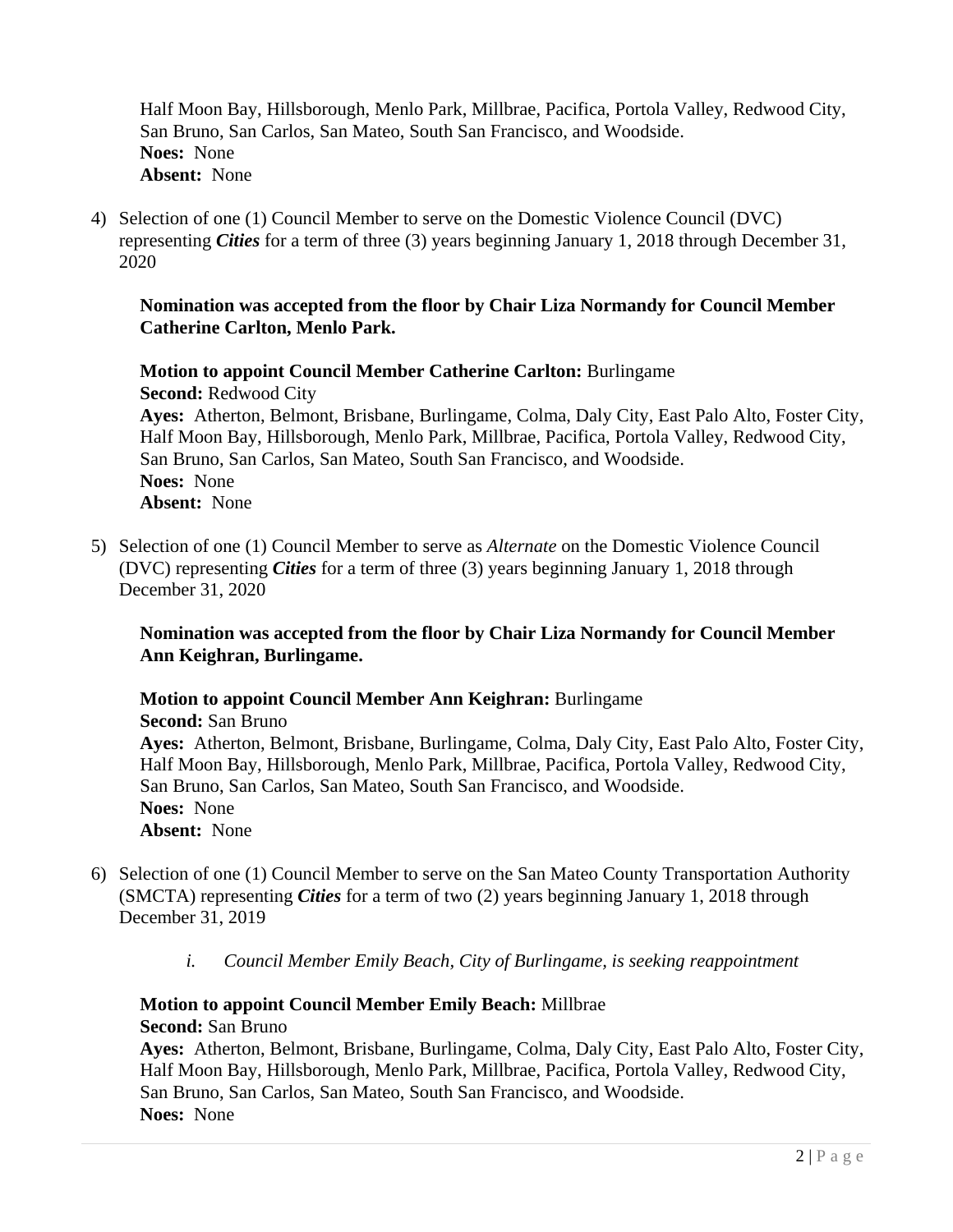#### **Absent:** None

- 7) Selection of one (1) Council Member to serve on the San Mateo County Transportation Authority (SMCTA) representing *Northern Cities (Eligible Cities: Brisbane, Colma, Daly City, Pacifica, San Bruno, and South San Francisco)* for a term of two (2) years beginning January 1, 2018 through December 31, 2019
	- *i. Mayor-Elect Rico E. Medina, City of San Bruno, is seeking appointment*

# **Motion to appoint Mayor Rico Medina:** Millbrae

**Second:** Burlingame

**Ayes:** Atherton, Belmont, Brisbane, Burlingame, Colma, Daly City, East Palo Alto, Foster City, Half Moon Bay, Hillsborough, Menlo Park, Millbrae, Pacifica, Portola Valley, Redwood City, San Bruno, San Carlos, San Mateo, South San Francisco, and Woodside. **Noes:** None **Absent:** None

8) Election of a Chairperson to the City Selection Committee for 2018 **(Note: Candidates must be a current Mayor or Council Member)**

#### **Nomination was accepted from the floor by Chair Liza Normandy for Council Member/Vice-Chair Diane Papan, San Mateo.**

### **Motion to appoint Council Member Diane Papan as Chair:** Millbrae **Second:** Belmont

**Ayes:** Atherton, Belmont, Brisbane, Burlingame, Colma, Daly City, East Palo Alto, Foster City, Half Moon Bay, Hillsborough, Menlo Park, Millbrae, Pacifica, Portola Valley, Redwood City, San Bruno, San Carlos, San Mateo, South San Francisco, and Woodside. **Noes:** None **Absent:** None

9) Election of a Vice Chairperson to the City Selection Committee for 2018 **(Note: Candidates must be a current Mayor or Council Member)** 

**Nomination was accepted from the floor by Chair Liza Normandy for Council Member Glenn Sylvester, Daly City.** 

**Motion to appoint Council Member Glenn Sylvester as Vice-Chair:** Daly City **Second:** Millbrae

**Ayes:** Atherton, Belmont, Brisbane, Burlingame, Colma, Daly City, East Palo Alto, Foster City, Half Moon Bay, Hillsborough, Menlo Park, Millbrae, Pacifica, Portola Valley, Redwood City, San Bruno, San Carlos, San Mateo, South San Francisco, and Woodside. **Noes:** None **Absent:** None

11) Acting on the behalf of the Council of Cities, Selection of one (1) Council Member to serve on the 2018 Charter Review Committee representing *Council of Cities* for an approximate term of 6